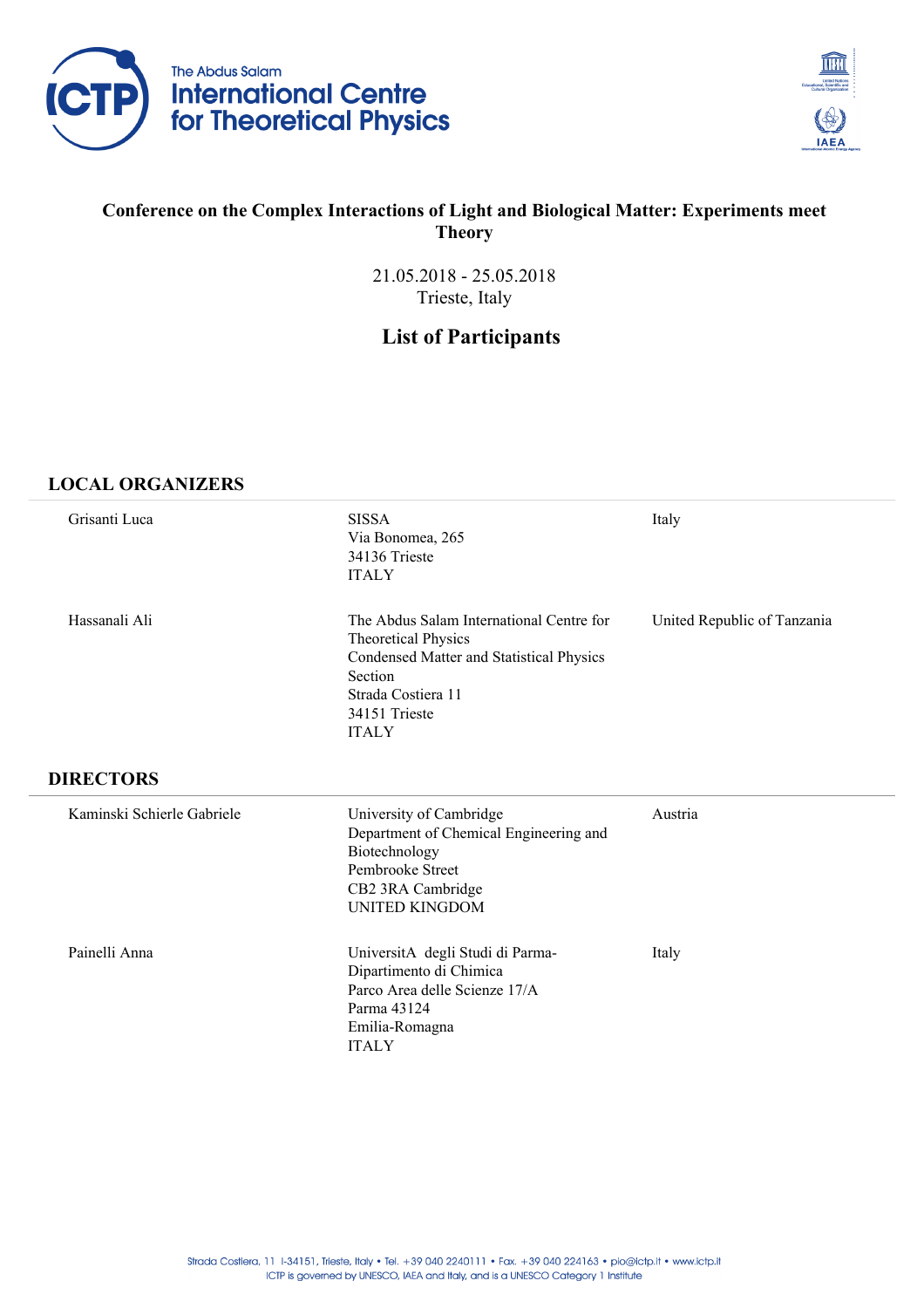### **SPEAKERS**

| Barbatti Mario Cesar | Institut de Chimie Radicalaire UMR 7273<br>Aix Marseille Universite'<br>Avenue Escadrille Normandie-Niemen<br>Service D42<br>13397 Marseille cedex 20<br><b>FRANCE</b>                      | <b>Brazil</b>            |
|----------------------|---------------------------------------------------------------------------------------------------------------------------------------------------------------------------------------------|--------------------------|
| <b>Boxer Steven</b>  | <b>Stanford University</b><br>Department of Chemistry<br>Stanford CA 94305-5012<br>UNITED STATES OF AMERICA                                                                                 | United States of America |
| Chawdhury Nazia      | Shahjalal University of Sciences $\&$<br>Technology<br>Department of Physics<br>Academic Building A<br>Sylhet 3114<br><b>BANGLADESH</b>                                                     | Bangladesh               |
| Daidone Isabella     | Dipartimento di Scienze Fisiche e<br>Chimiche<br>Universita' degli Studi dell'Aquila<br>Via Giovanni di Vincenzo, 16/B<br>67100 L'Aquila (AQ)<br><b>ITALY</b>                               | Italy                    |
| Dasgupta Jyotishman  | Department of Chemical Sciences<br>School of Natural Sciences<br>Tata Institute of Fundamental Research<br>Homi Bhabha road<br>Colaba B-127<br>Mumbai 400005<br>Maharashtra<br><b>INDIA</b> | India                    |
| Di Donato Mariangela | Universita' degli Studi di Firenze<br>Dipartimento di Chimica 'Ugo Schiff'<br>Via della Lastruccia, 3-13<br>50019 Sesto Fiorentino FI<br><b>ITALY</b>                                       | Italy                    |
| Domcke Wolfgang      | Technical University of Munich<br>Fakultaet fuer Chemie<br>Lehrstuhl fuer Theoretische Chemie<br>Lichtenergstrasse 4<br>85747 Garching<br><b>GERMANY</b>                                    | Germany                  |
| Doslic Nadja         | Rudjer Boskovic Institute<br>Bijenicka Cesta 54<br>P.O. Box 180<br>HR-10002 Zagreb<br><b>CROATIA</b>                                                                                        | Croatia                  |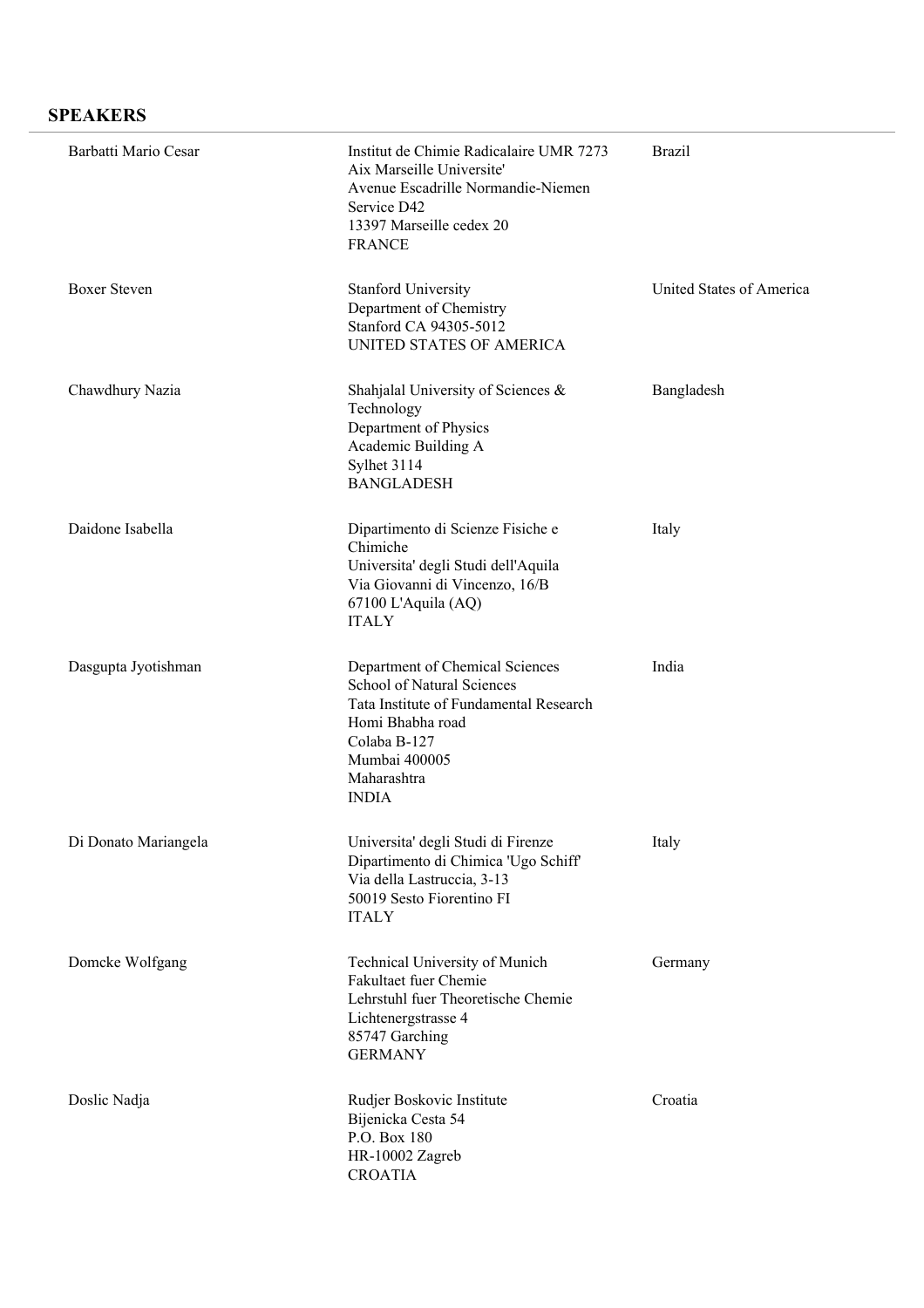| Garavelli Marco    | Universita' degli Studi di Bologna<br>Dipartimento di Chimica Industriale e<br>Materiali<br>Facolta di Chimica Industriale<br>Viale Risorgimento. 4<br>40136<br>Bologna<br><b>ITALY</b> | Italy                    |
|--------------------|-----------------------------------------------------------------------------------------------------------------------------------------------------------------------------------------|--------------------------|
| Gazit Ehud         | The George S. Wise Faculty of Sciences<br>Tel Aviv University<br>Green - Biotechnolgy 102<br>Tel Aviv<br><b>ISRAEL</b>                                                                  | Israel                   |
| Hariharan Mahesh   | Indian Institute of Science Education and<br>Research<br>School of Chemistry<br>Maruthamala P.O., Vithura<br>695551 Thiruvananthapuram<br>Kerala<br><b>INDIA</b>                        | India                    |
| Improta Roberto    | Consiglio Nazionale dalle Ricerche CNR<br>Istituto di Biostrutture e Bioimmagini<br><b>IBB</b><br>Via Mezzocannone 16<br>80134 Napoli<br><b>ITALY</b>                                   | Italy                    |
| Lakowicz Joseph R. | University of Maryland<br>School of Medicine<br>Institute of Human Virology<br>655 West Baltimore Street<br>Baltimore MD 21201-1559<br>UNITED STATES OF AMERICA                         | United States of America |
| Mennucci Benedetta | Universita' degli Studi di Pisa<br>Dipartimento di Chimica e Chimica<br>Industriale<br>Via Giuseppe Moruzzi 13<br>56124 Pisa<br><b>ITALY</b>                                            | Italy                    |
| Okur Halil Ibrahim | EPFL, STI, IBI STI, LBP<br>Batiment 4115<br>Station 17<br>CH-1015 Lausanne<br><b>SWITZERLAND</b>                                                                                        | Turkey                   |
| Rega Nadia         | Dipartimento di Scienze Chimiche<br>Universita' degli Studi di Napoli<br>Complesso Universitario di Monte<br>Sant'Angelo<br>Via Cinthia 21<br>I-80126 Napoli<br><b>ITALY</b>            | Italy                    |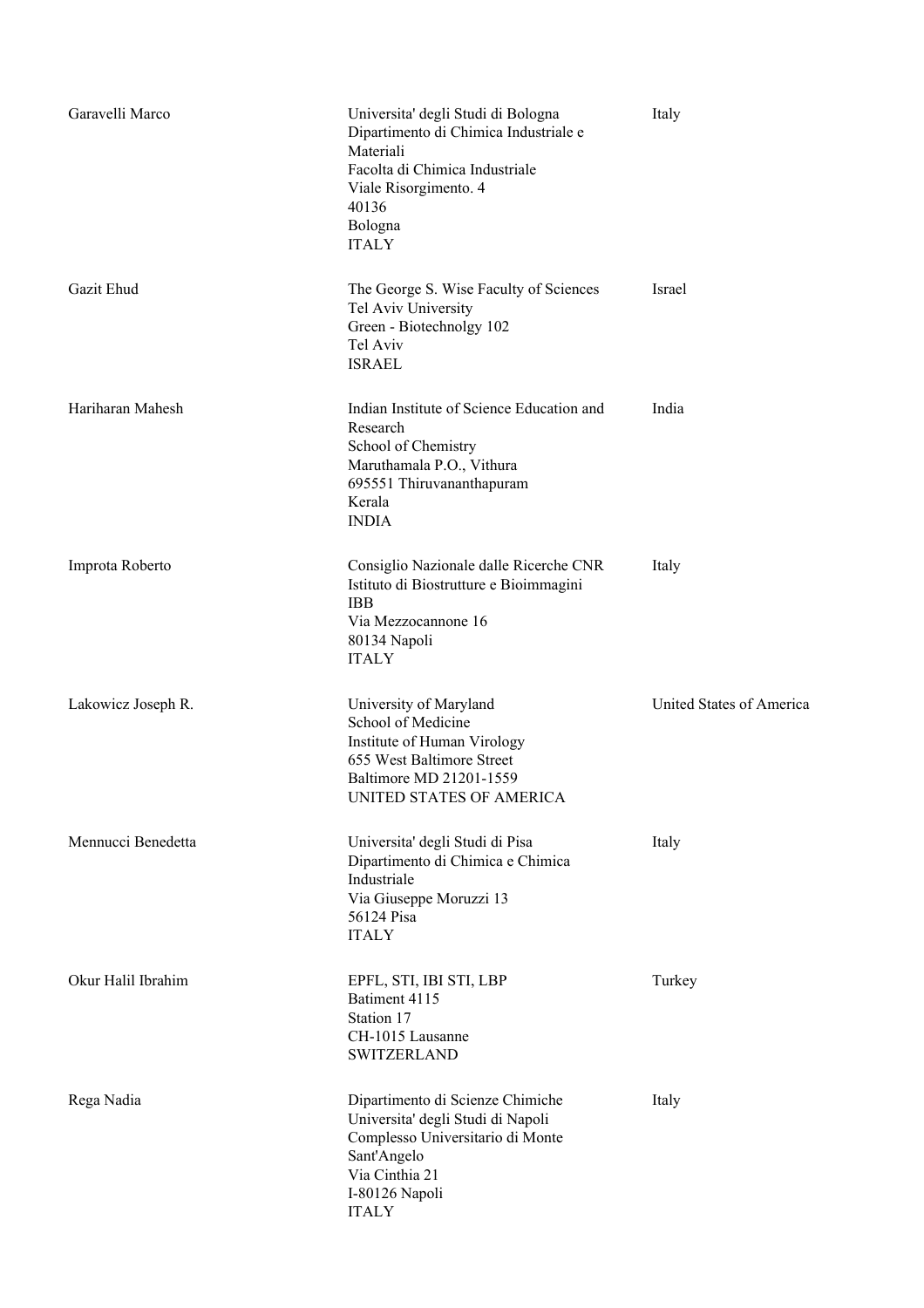| Rossi Barbara              | Sincrotrone Trieste<br>Espc<br>S.S. Per Basovizza 14. Km. 163.5<br>34012 Trieste<br><b>ITALY</b>                                                                                                   | Italy                    |
|----------------------------|----------------------------------------------------------------------------------------------------------------------------------------------------------------------------------------------------|--------------------------|
| Santoro Fabrizio           | ICCOM CNR U.O.S. di Pisa<br>Istituto di Chimica dei Composti<br>Organometallici<br>Area di Ricerca<br>Via G. Moruzzi 1<br>I-56124 Pisa<br><b>ITALY</b>                                             | Italy                    |
| Taghipour Azar Yavar       | Atomic Energy Organization of Iran<br>Office of Public Relations & Information<br>North Kargar Street<br>P.O. Box 14155-1339<br>Tehran<br><b>ISLAMIC REPUBLIC OF IRAN</b>                          | Islamic Republic of Iran |
| Tavernelli Ivano           | IBM Research, Zurich<br>Zurich Research Laboratory<br>Laboratory of Computational Chemistry<br>& Biochemistry<br>Saumerstrasse 4<br>CH-8803 Ruschlikon<br><b>SWITZERLAND</b>                       | Switzerland              |
| Vauthey Eric               | Universite' de Geneve<br>Physical Chemistry Department<br>Sciences II<br>30 Quai Ernest Ansermet<br>CH-1211 Geneva 4 4<br><b>SWITZERLAND</b>                                                       | Switzerland              |
| Venkatramani Ravindra      | Department of Chemical Sciences<br><b>School of Natural Sciences</b><br>Tata Institute of Fundamental Research<br>Homi Bhabha road<br>Colaba B-127<br>Mumbai 400005<br>Maharashtra<br><b>INDIA</b> | India                    |
| Ventosa Rull Leonor - Nora | Instutut de Ciencia de Materials de<br>Barcelona ICMAB CSIC, Campus de la<br><b>UAB</b><br>Carrer dels Til-lers s/n, 08193 Bellaterra<br>Barcelona, SPAIN                                          | Spain                    |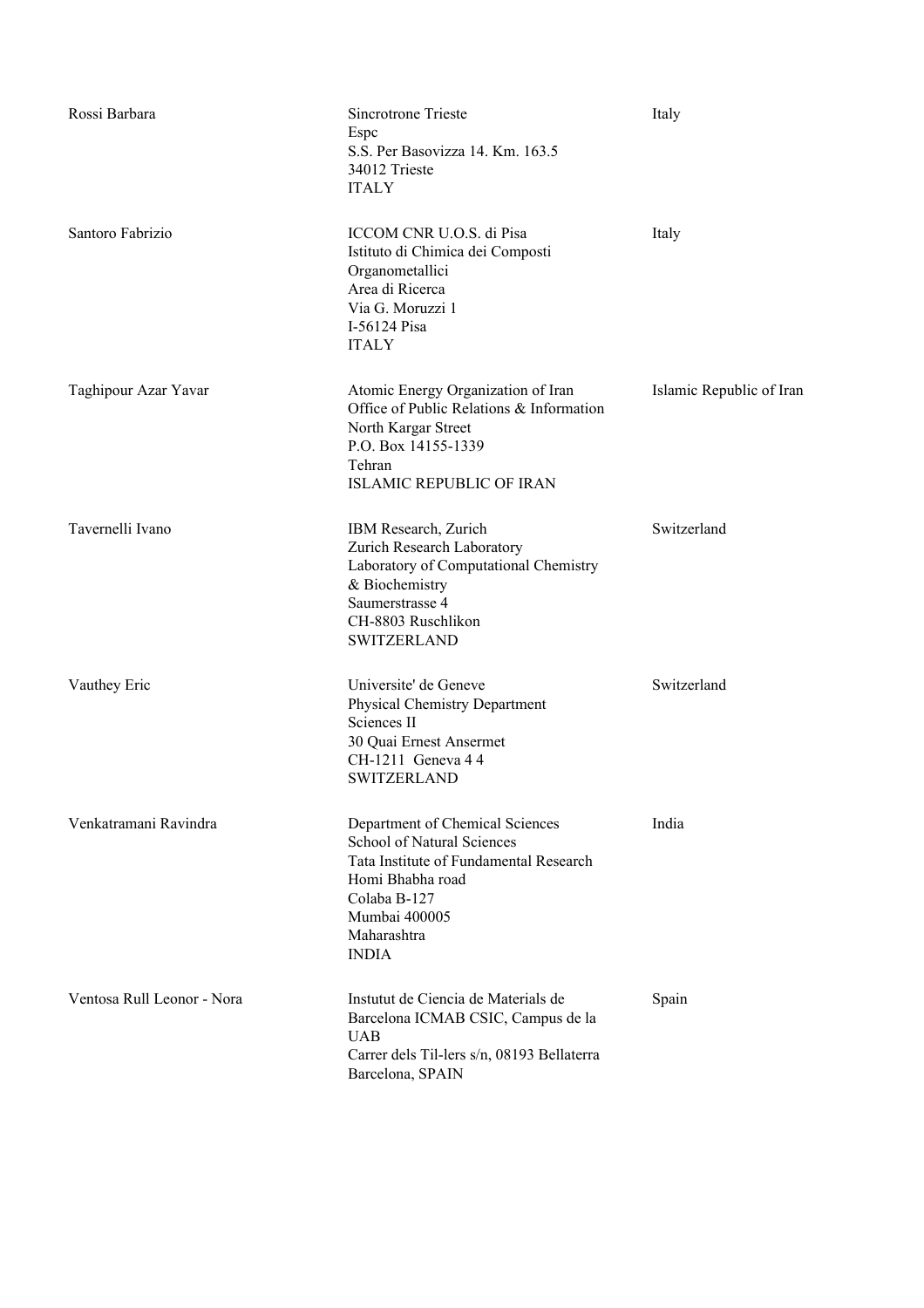## **PARTICIPANTS**

| Aizen Chen Ruth             | Tel-Aviv University, Department of<br>Molecular Microbiology and<br>Biotechnology, George S. Wise Faculty<br>of Life at Prof. Ehud Gazit's Group, Israel | Israel                   |
|-----------------------------|----------------------------------------------------------------------------------------------------------------------------------------------------------|--------------------------|
| Ansari Narjes               | The Abdus Salam<br>Internation Center for Theoretical Physics<br>Strada Costiera 11, Trieste 34151, Italy                                                | Islamic Republic of Iran |
| Anzola Mattia               | Department of Chemistry, Life Sciences<br>and Environmental Sustainability Parma<br>University,<br>Italy                                                 | Italy                    |
| Bagchi Debjani              | Physics Department, Faculty of Science,<br>The Maharaja Sayajirao University of<br>Baroda, India                                                         | India                    |
| Barbero Nadia               | University of Torino, Department of<br>Chemistry, Italy                                                                                                  | Italy                    |
| Bardi Brunella              | Dipartimento Di Scienze Chimiche, Della<br>Vita E Della Sostenibilita Ambientale,<br>Universita' di Parma, Italy                                         | Italy                    |
| Catalini Sara               | European Laboratory for Nonlinear<br>Spectroscopy (LENS), Via Nello Carrara<br>1, I-50019 Sesto Fiorentino, Italy                                        | Italy                    |
| Coccia Emanuele             | CNR Centro S3 Istituto di Nanoscienze,<br>Modena, Italy                                                                                                  | Italy                    |
| Cringoli Maria Cristina     | Universita degli studi di Trieste, Italy                                                                                                                 | Italy                    |
| Di Maiolo Francesco         | Department of Chemistry, Life Sciences<br>and Environmental Sustainability, Parma<br>University, Italy                                                   | Italy                    |
| Fainozzi Danny              | University of Trieste, Department of<br>Physics and Elettra Sincrotrone, Trieste,<br>Italy                                                               | Italy                    |
| Garcia Fernandez Ana Maria  | University of Trieste - Chemical and<br>Pharmaceutical Sciences Department,<br>Trieste, Italy                                                            | Italy                    |
| Ghorban Zadeh Moghaddam Ali | <b>IASBS</b><br>Institute for Advanced Studies in Basic<br>Sciences, Gavazang 45137-66731 Zanjan<br>Zanjan, Islamic Republic of Iran                     | Islamic Republic of Iran |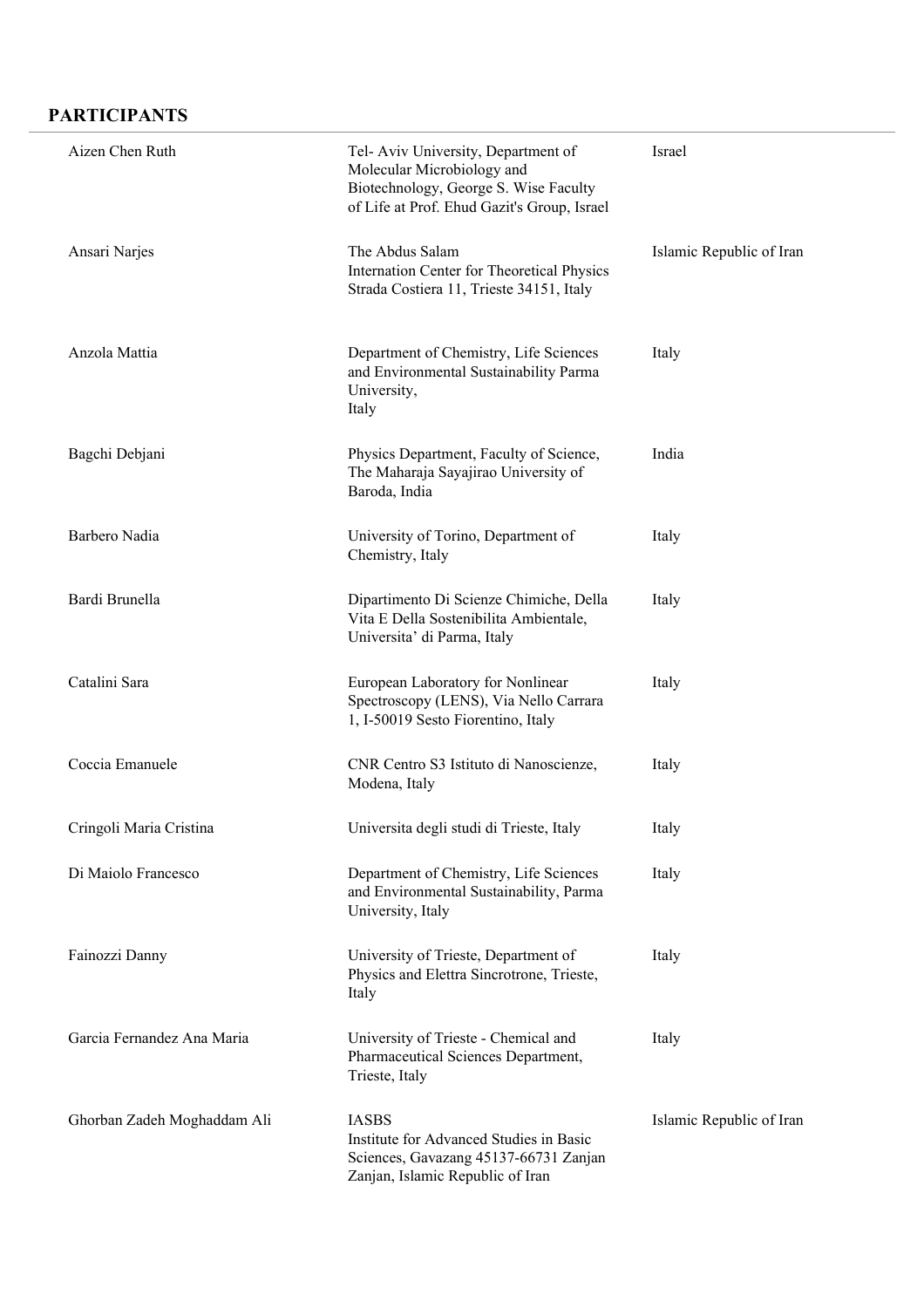| Hassan Fathi            | Red Sea University, Faculty of Applied<br>Sciences, Department of Medical Physics,<br>Sudan                                                            | the Republic of Sudan |
|-------------------------|--------------------------------------------------------------------------------------------------------------------------------------------------------|-----------------------|
| Idowu Mopelola          | Department of Chemistry, College of<br>Physical Sciences, Federal University of<br>Agriculture, Abeokuta, Nigeria                                      | Nigeria               |
| Iglesias Daniel         | University of Trieste, Italy                                                                                                                           |                       |
| Kurbasic Marina         | University of Trieste, Italy                                                                                                                           | Italy                 |
| Lu Meng                 | Department of Chemical Engineering and<br>Biotechnology, University of Cambridge,<br>U.K.                                                              | United Kingdom        |
| Marcheselli Jacopo      | SISSA, International School for<br>Advanced Studies, Trieste, Theory and<br>computation of Condensed Matter group,<br>Trieste, Italy                   | Italy                 |
| Neviani Marco           | Universita di Parma Dipartimento<br>SCVSA, plesso di chimica Parco area<br>delle scienze 17/A Laboratorio 017,<br>Parma, Italy                         | Italy                 |
| Oluwafemi Funmilola     | Life Science Unit, Engineering and Space<br>Systems Department, National Space<br>Research and Development Agency<br>(NASRDA), Abuja, Nigeria          | Nigeria               |
| Parisi Evelina          | Dipartimento di Scienze Chimiche e<br>Farmaceutiche, DSCF, Ed. C11<br>Universita degli Studi di Trieste, via<br>Licio Giorgieri 1 34127 Trieste, Italy | Italy                 |
| Poli Emiliano           | ICTP, Condensed Matter & Statistical<br>Physics Section, Strada Costiera, 11,<br>34151 Trieste,<br>Italy                                               | Italy                 |
| Ponzi Aurora            | The the Abdus Salam international centre<br>for theoretical physics, ICTP - Strada<br>Costiera, 11<br>Trieste 34151, Italy                             |                       |
| Qaisrani Muhammad Nawaz | The the Abdus Salam international centre<br>for theoretical physics, ICTP - Strada<br>Costiera, 11<br>Trieste 34151, Italy                             | Pakistan              |